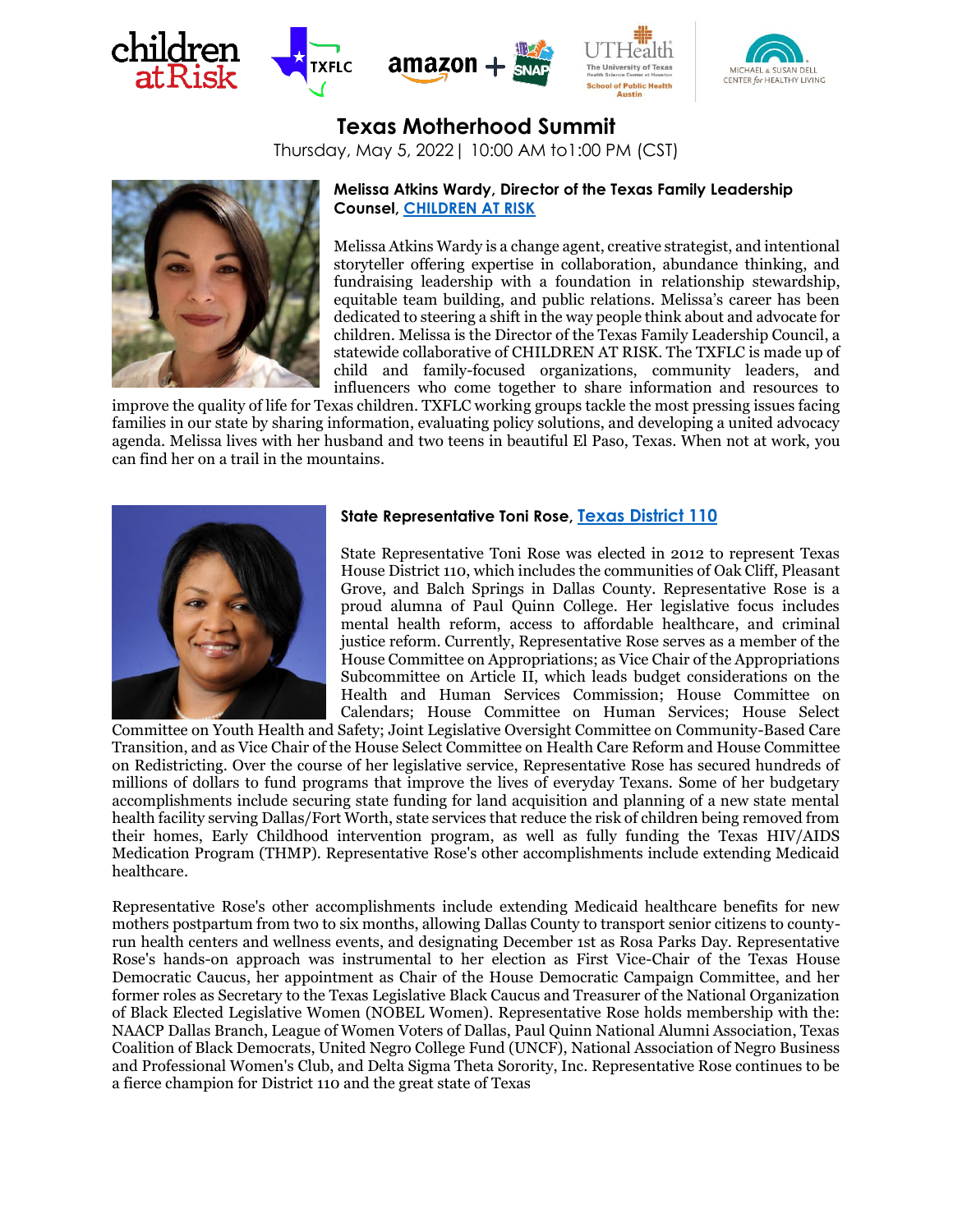

# **Dr. Elizabeth Gregory, Director, Institute for Research on Women, Gender & Sexuality, [University of Houston](https://uh.edu/class/ws/irwgs/about/)**

Elizabeth Gregory, PhD, Taylor Professor of Gender & Sexuality Studies, directs the WGSS Program and the Institute for Research on Women, Gender & Sexuality at the University of Houston, where she is also a professor of English. Her books include Ready: Why Women Are Embracing the New Later Motherhood [2012/2007], Apparition of Splendor: Marianne Moore Performing Democracy through Celebrity [2021] and others. Her next project (Domestic Product) proposes a framework for building a culture and economy of care. Her work at the IRWGS focuses on analysis of Houston/Harris County gender

and sexuality data from pre-existent and newly developed sources. She received her PhD from Yale, her MA from the University of Kentucky, and her BA from Barnard College.



## **Emilee Whitehurst, President & CEO, [Houston Area Women's](https://hawc.org/)  [Center](https://hawc.org/)**

Emilee is only the fourth person to lead the Houston Area Women's Center in its nearly 45-year history. She brings over 25 years of experience leading non-governmental organizations at the grassroots level, in faith communities, the arts, and health care. Emilee has spent her career championing human rights, addressing poverty, homelessness, and abuse. She is a recipient of the Echoing Green "Social Entrepreneur" Fellowship and received the William Kennedy Public Service Fellowship from Harvard Divinity School. Emilee holds a BA in Human Biology from Stanford University and a Masters of Divinity from Harvard Divinity School. She is an Ordained Presbyterian Minister and

serves on the General Council of New Covenant Presbytery. She is an alum of Leadership Houston, and an American Leadership Forum (ALF) Senior Fellow. Most recently Emilee served on the Mayor's Police Reform Task Force. She originally hails from Austin but considers herself a Houstonian. For the sake of her community and, especially her two daughters, she believes in a future free from domestic abuse and sexual assault and will work until it stops.



### **Dr. Conte Terrell, Founder & Owne[r, Fresh Spirit Wellness Inc.](http://www.freshspirit.org/?fbclid=IwAR2GhXdz9jO8yVmk9VlI0FRLzFcZDDNPtlUq6Ral5xxOPfQecUN7G3pTjok)**

Dr. Conte M. Terrell, "Dr. Conte" is one of the nation's most sought-after Domestic Violence Recovery Experts. She is an ordained minister, an electrifying speaker, counselor, coach; coveted author and talk/radio personality! Dr. Conte is a survivor of a ten-year marriage to a physically abusive spouse. This led her into a passionate career where she founded Fresh Spirit Wellness for Women Inc., a non-profit organization for women, youth and families challenged by the crisis of domestic violence and sexual abuse. Her nonprofit organization is the oldest African American, female founded Domestic Violence agency in Harris County; the most populous county in Texas and the 3rd largest in the United States. Since its inception in 1997, Fresh Spirit Wellness for Women Inc.

has received great success. She then went on to complete a Doctoral degree in Counseling to better accommodate the needs of the population that she was serving. Dr. Conte has assisted thousands of women, couples and families in overcoming and healing from toxic and abusive relationships along with teaching them how to attract healthy relationships. Her awesome personal survival testimony has been seen, read, or heard, on television, radio, magazines and books. She has been trained and certified in numerous Family and Domestic Violence programs and often assists in family court cases as a Domestic Violence Expert Witness for the prosecutor.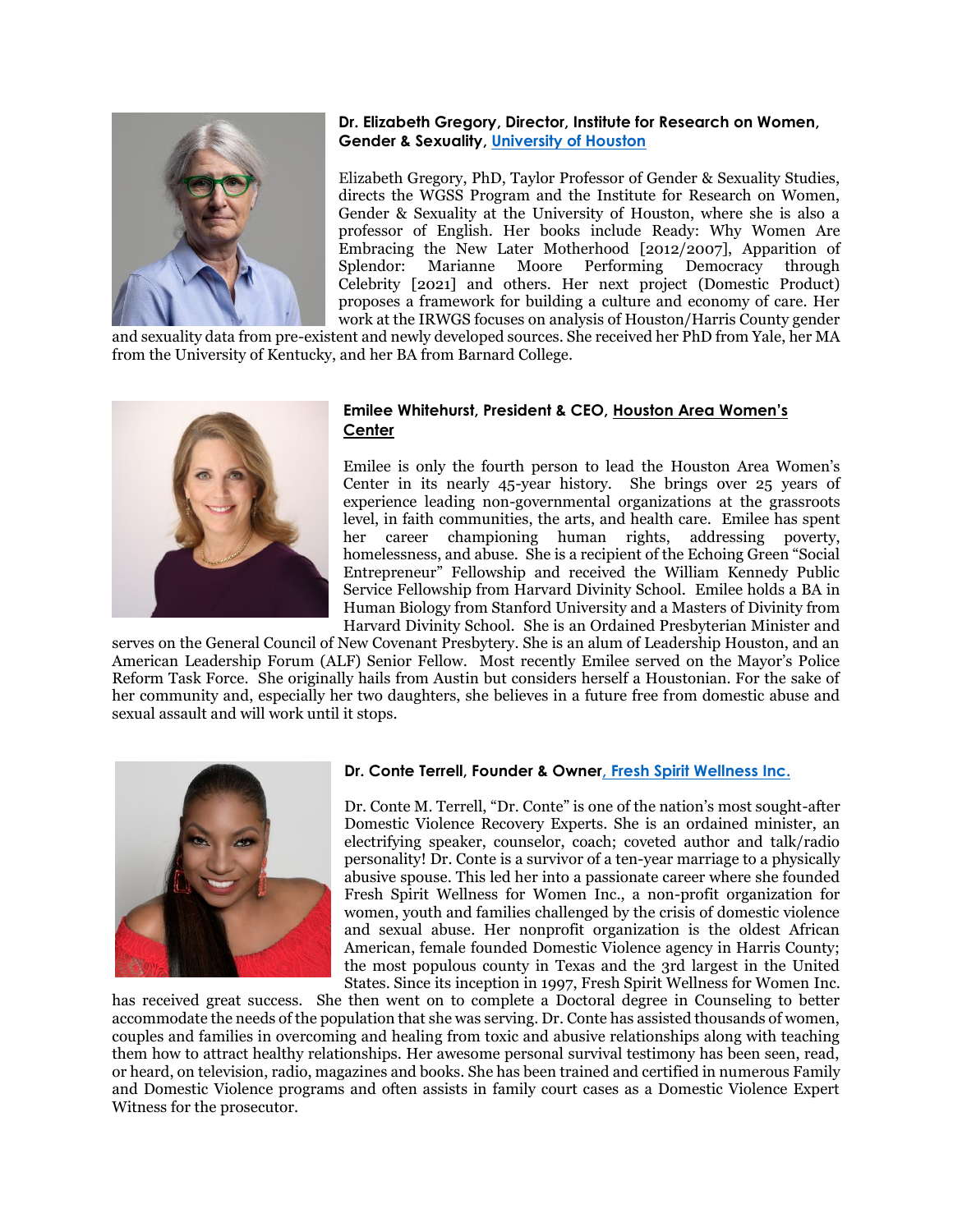

**Dr. Theresa Morris, Professor of Sociology, Coordinator, [Women's](https://catalog.tamu.edu/undergraduate/liberal-arts/womens-gender-studies-ba/)  [and Gender Studies Program, Texas A&M University](https://catalog.tamu.edu/undergraduate/liberal-arts/womens-gender-studies-ba/)**

Theresa Morris Ph.D. is Professor of Sociology and Women's and Gender Studes and Coordinator of the Women's and Gender Studies Program at Texas A&M University, where she conducts research on gender, reproduction, and birth. Her first book, Cut It Out: The C-Section Epidemic in America (NYU Press 2013), was positively reviewed in several venues, including the New York Times, and her second book, Health Care in Crisis: Hospitals, Nurses, and the Consequences of Policy Change (NYU Press 2018), received an Honorable Mention for the 2019 Adele E. Clarke Book Award. She has also published articles in journals, including American Sociological Review, Birth, Social Forces, and

Women's Health Issues. Dr. Morris teaches graduate and undergraduate classes covering Reproduction and Birth, Gender, Gender and Health, and Medical Sociology.



## **Anne Van Horn, Community Outreach Director, [Baylor College](https://www.bcm.edu/community/healthcare-outreach/teen-health-clinic)  [of Medicine Teen Health Clinic](https://www.bcm.edu/community/healthcare-outreach/teen-health-clinic)**

Anne Van Horn has been the Community Outreach Director of the Baylor College of Medicine Teen Health Clinics and the Executive Director of the Foundation for Teen Health for more than 16 years. The clinics provide free primary preventative care, reproductive care, and mental health services for young men and women ages 13 to 24. The Foundation supports the work of the BCM Teen Health Clinics particularly Project Ascend. This project connects opportunity youth to training for a career in health care. The model for this program was based on the Social Determinants of Health framework. Anne has coauthored numerous publications on Ascend as a social determination

of health intervention. She is also involved in logistics for the Step Up Mental Health program which provides group therapy and teletherapy in a school based clinics. Anne is passionate about the work of the clinic and forging working relationships with community partners to ensure the success of the clinics. She works extensively with Harris Health, HISD and Harris County Commissioners. Anne is a graduate of the University of Texas at Austin with a B.S. in education.



# **Dr. Kathleen Broussard, [Assistant Professor of Sociology,](https://kathleenbroussard.com/about/)  [University of South Carolina](https://kathleenbroussard.com/about/)**

Dr. Kathleen Broussard completed her Ph.D. at the University of Texas at Austin and will join the University of South Carolina as Assistant Professor of Sociology this fall. Her research examines women's attitudes and decision-making processes surrounding contraceptive use, abortion, and formal healthcare engagement. Most recently, she interviewed women living near the U.S.-Mexico border who attempted to end a pregnancy outside of the formal healthcare setting. This research highlights the negative impacts of stigma and restrictions to formal abortion services and offers a pathway forward for making reproductive healthcare as safe and supported as possible.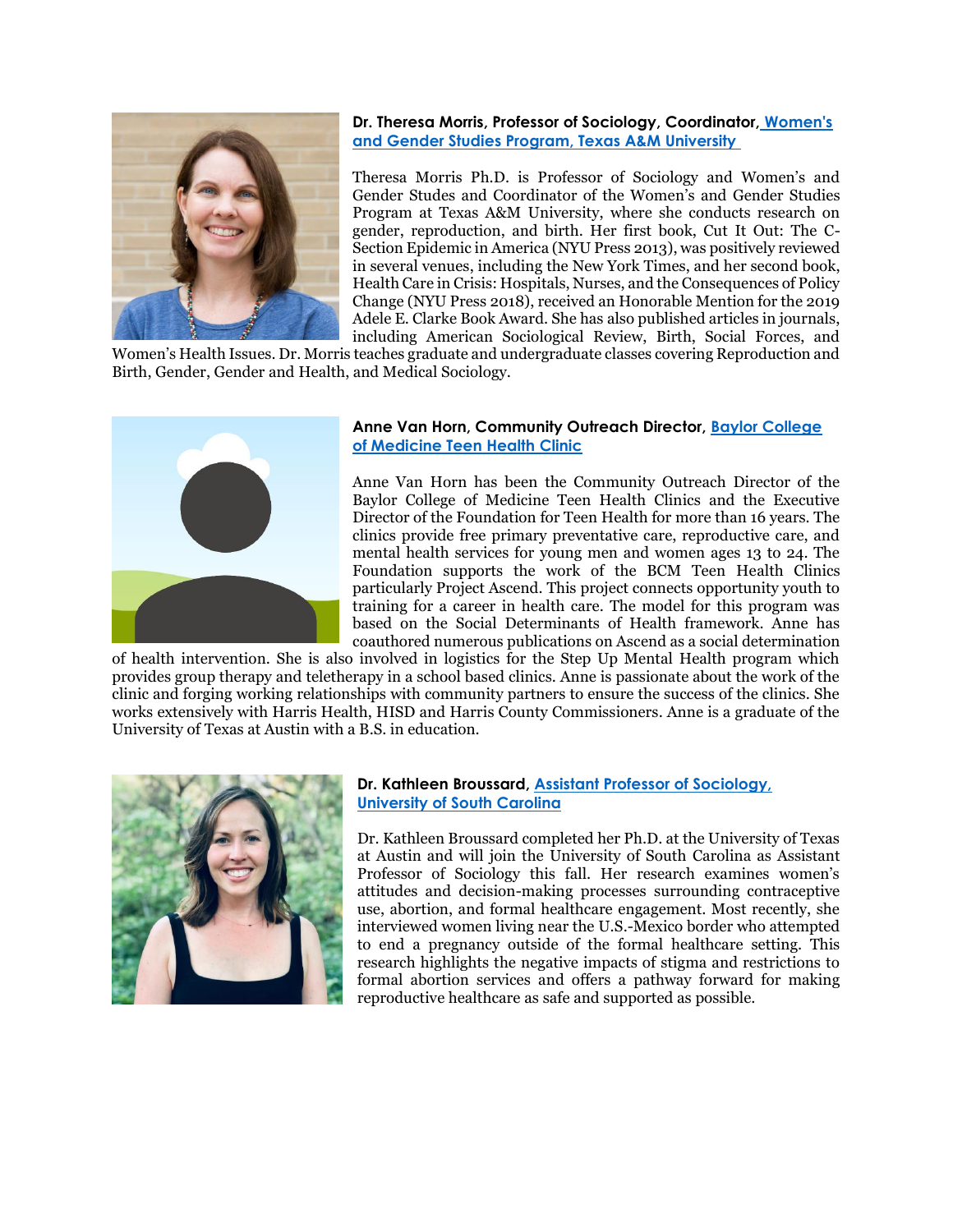### **Christian Menefee, [Harris County Attorney](https://cao.harriscountytx.gov/)**



As the Harris County Attorney, Christian D. Menefee is the chief civil lawyer for the largest county in Texas. He is the first African-American and the youngest person to serve in the position. Before serving as Harris County Attorney, Christian practiced in the Houston offices of two international law firms, focusing on business litigation and corporate investigations. In private practice, Christian also focused heavily on pro bono work, including advising the NAACP Legal Defense Fund, advising immigrants and their families at Bush Intercontinental Airport during the "Muslim ban," and working with Texas Appleseed on expanding alternatives to involuntary commitment for the mentally ill. Additionally, he completed a fellowship with the Harris County Public

Defender's Office. The son of two veterans, Christian attended public schools in Harris County and was the first in his family to attend college. He is a graduate of The University of Texas at San Antonio, and Washington University St. Louis School of Law.



## **Teresa Granillo, PhD, CEO, [AVANCE, Inc.](https://www.avance.org/)**

Dr. Teresa Granillo is the CEO of AVANCE, Inc., a non-profit that creates pathways to economic mobility for predominately Latino families through innovative, two-generation education and support for families with young children. Dr. Granillo was a firstgeneration college graduate of The University of Arizona earning a BA in Psychology and graduating Magna Cum Laude. She then went on to earn a Master's of Social Work, a Master's of Science in Psychology, and a Dual Ph.D. in Social Work and Psychology from the University of Michigan.

Dr. Granillo has spent a decade as a non-profit executive. She spent six years as the Executive Director of Con Mi MADRE, a twogeneration non-profit that focuses on helping young Latinas to

pursue higher education. Under her leadership the organization expanded across the state of Texas, increasing service provision by 97% and increasing revenue by 200%. Prior to the non-profit sector, Dr. Granillo was a Tenure-Track Professor at UT Austin in the School of Social Work. She taught clinical skills to social work students focusing on evidence-based and culturally responsive practices for children and families. She also led a successful line of research in the area of Latina/o mental health and help seeking with a particular emphasis on Latina youth. Dr. Granillo has also served the community through various volunteer positions. She currently serves on the National Advisory Council for the Hogg Mental Health Foundation and is a board member for Unidos US (formerly the National Council of La Raza). She has served as a board member for Workforce Solutions Capital Area, the Education Chair on the Board of the Hispanic Women's Network of Texas, board member for a women's empowerment non-profit, HERdacity, and member of the Education Committee of the Greater Austin Hispanic Chamber of Commerce. She has received several awards and recognitions including the Austin Under 40 Award in Non-profit/Community Service, The Lora Lee Peterson Teaching Excellence Award, the Women of Distinction Award from the Texas Association of Mexican American Chambers of Commerce, the Confidence Award from the 1st Tee of Greater Austin, and the Estrella Award from the Hispanic Women's Network of Texas. She was also featured on the front cover of Austin Woman Magazine and nominated Best CEO Award from Austin Business Journal.

Dr. Granillo has spent over two decades working to ensure that Latinx children and families have all the mental, physical, social, and economic resources to thrive. She is particularly passionate about the power of education. As a first-generation college graduate, she knows firsthand how an education can end the cycle of poverty. She is committed to mentorship, particularly of young women as she claims that she would not be who she is or where she is today with the mentorship of many strong women, including her mother.